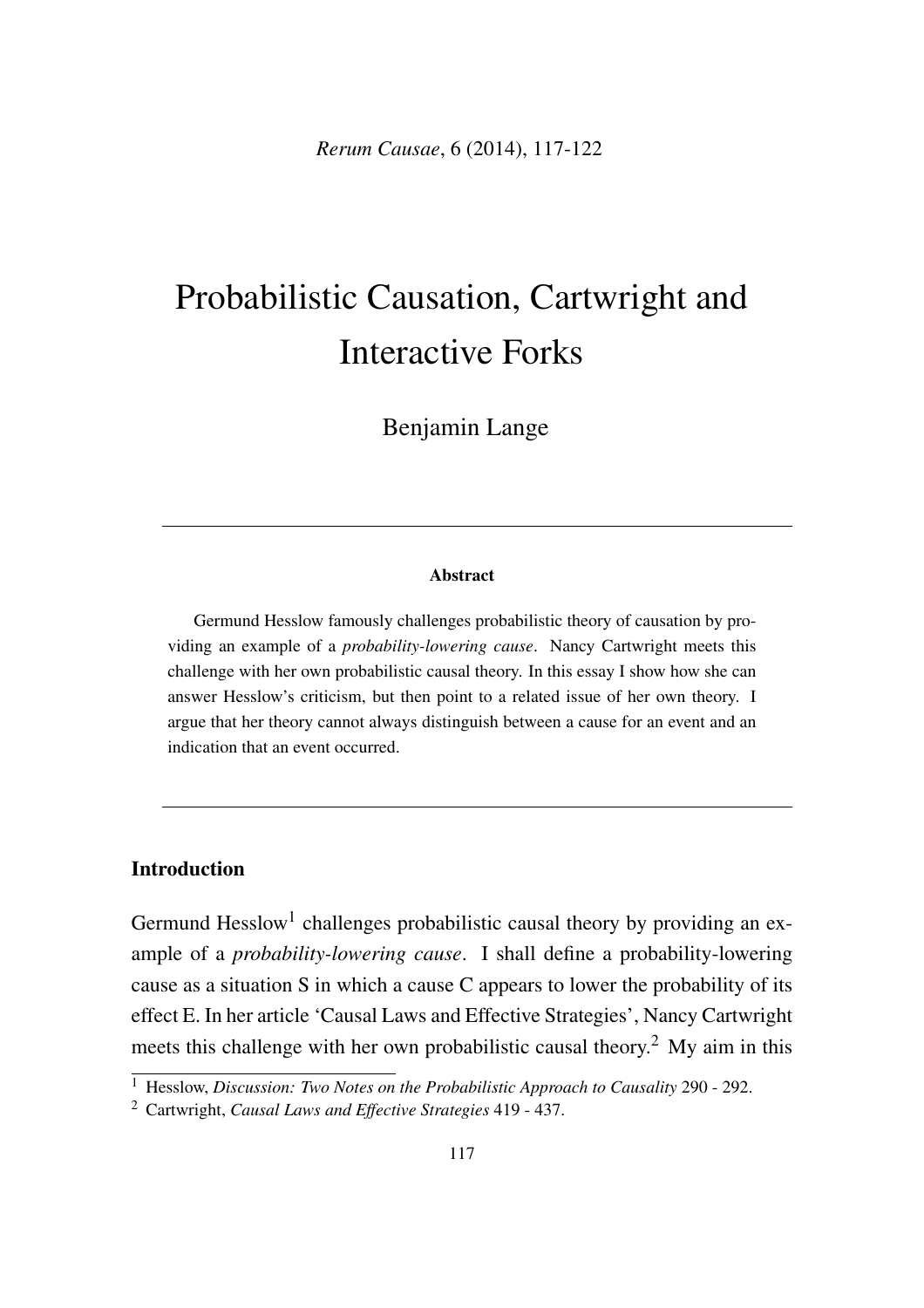# *Benjamin Lange*

essay is to assess her theory and argue that, while it succeeds in meeting Hesslow's criticism, it does so at a certain cost. More precisely, I shall suggest that, in some instances, Cartwright's theory cannot distinguish between a cause for an event and an indication that it occurred.

My essay is structured as follows. I begin by formulating some relevant tenets of probabilistic causal theory in order to better contextualise the issue Cartwright aims to resolve. I then show how her theory answers Hesslow's challenge and, in a second step, flesh out the problem that then arises from Cartwright's own theory.

#### I. Probabilistic Causation and Cartwright

The basic idea behind probabilistic causation is very simple. Causes are assumed to increase the probability of their effects, or in other words a cause C bears some statistical relevance in bringing about a certain effect E. Consider the popular claim that smoking causes lung cancer. To posit that smoking is sufficient to cause lung cancer is obviously too strong as there are empirical counterexamples of smokers who never develop lung cancer. Yet between smoking and lung cancer there appears to be some kind of statistical connection. That is, smoking seems to increase the likelihood of developing lung cancer. Formally this can be represented as  $p(E|C) > p(E)$ , which reads as C causes E iff the probability of E given C is greater than just the unconditional probability of E.

Against this background, consider the following example by Hesslow. Contraceptive pills C and pregnancy P both cause thrombosis T. The probability of thrombosis given pregnancy may be higher than its probability given contraceptive pills. But since contraceptive pills lower the probability of pregnancy, the probability of thrombosis given the pills may be less than its probability without them. More formally: we can say that  $p(T|P) > p(T|C)$ , but because  $p(P) < p(P|C)$ , it seems that  $p(T|C) < p(T)$ . Yet surely it is correct to say that contraceptive pills do cause thrombosis in some way, so how could it be that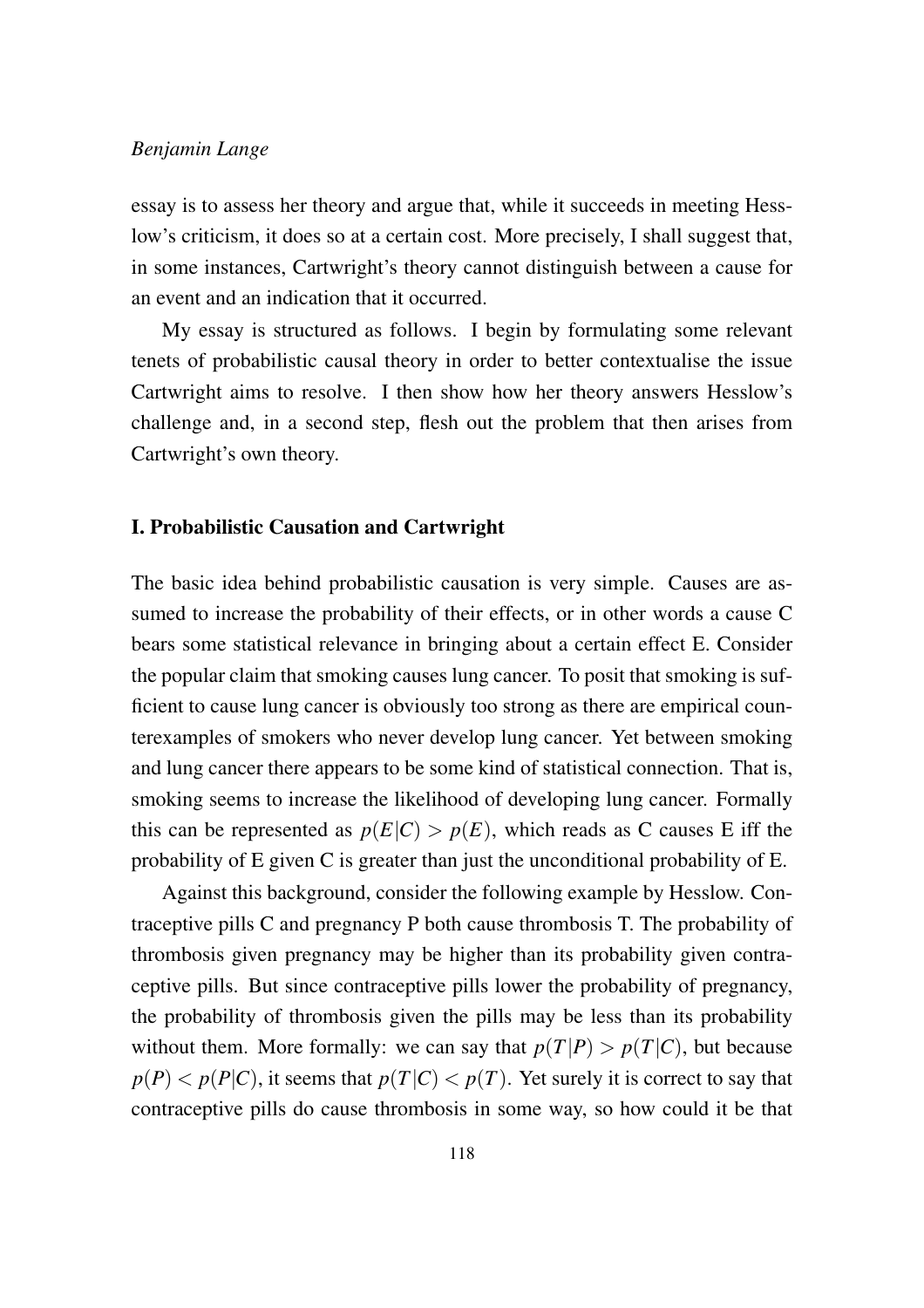the contraceptive pills lower the probability of thrombosis? Notice that our scenario has a twofold interaction of the contraceptive pills: (*i*) they lower chances of becoming pregnant which in turn reduces the risk of thrombosis while (*ii*) they also directly increase the risk of thrombosis. We may say they exert (*i*) a negative and (*ii*) a positive effect on thrombosis while (*i*) overall outweighs (*ii*). As Cartwright recognises, in such an example there are two causal factors, one of which dominates in its effect, i.e P in this case (p423). From this she concludes that the only situations in which a "particular factor is not correlated with any other causal factors are situations in which all other causal factors are held fixed" (ibid.), since we could then discount the impact of the other causal factor. Cartwright consequently hypothesises that:

> C causes E if and only if  $p(E|C \wedge F) > p(E|F)$ , where F is any alternative causally relevant factor.

In this formulation 'causally relevant factor' denotes any event that either causes E or  $\neg E$ , other than C or its effects, or any combination of such events.<sup>3</sup> We can now see how the causally relevant factor criterion (CRFC) answers Hesslow's criticism. This is because Cartwright's CRFC, F, holds fixed whether a woman becomes pregnant. So, by holding fixed the causally relevant factor of pregnancy P, we can isolate the *negative* effect of pills on thrombosis. Thus contraceptive pills increase the probability of thrombosis in women who do, and also who do not get pregnant, depending on whether we hold fixed the *negative* or *positive* effect in the twofold causal interaction. Since Cartwright's CRFC conceptually differentiates between different causal factors by isolating *viz.* holding them fixed in particular contexts, her theory provides an adequate solution the Hesslow's challenge of probability-lowering causes.

<sup>3</sup> Davis, *Probabilistic Theories of Causation* 142.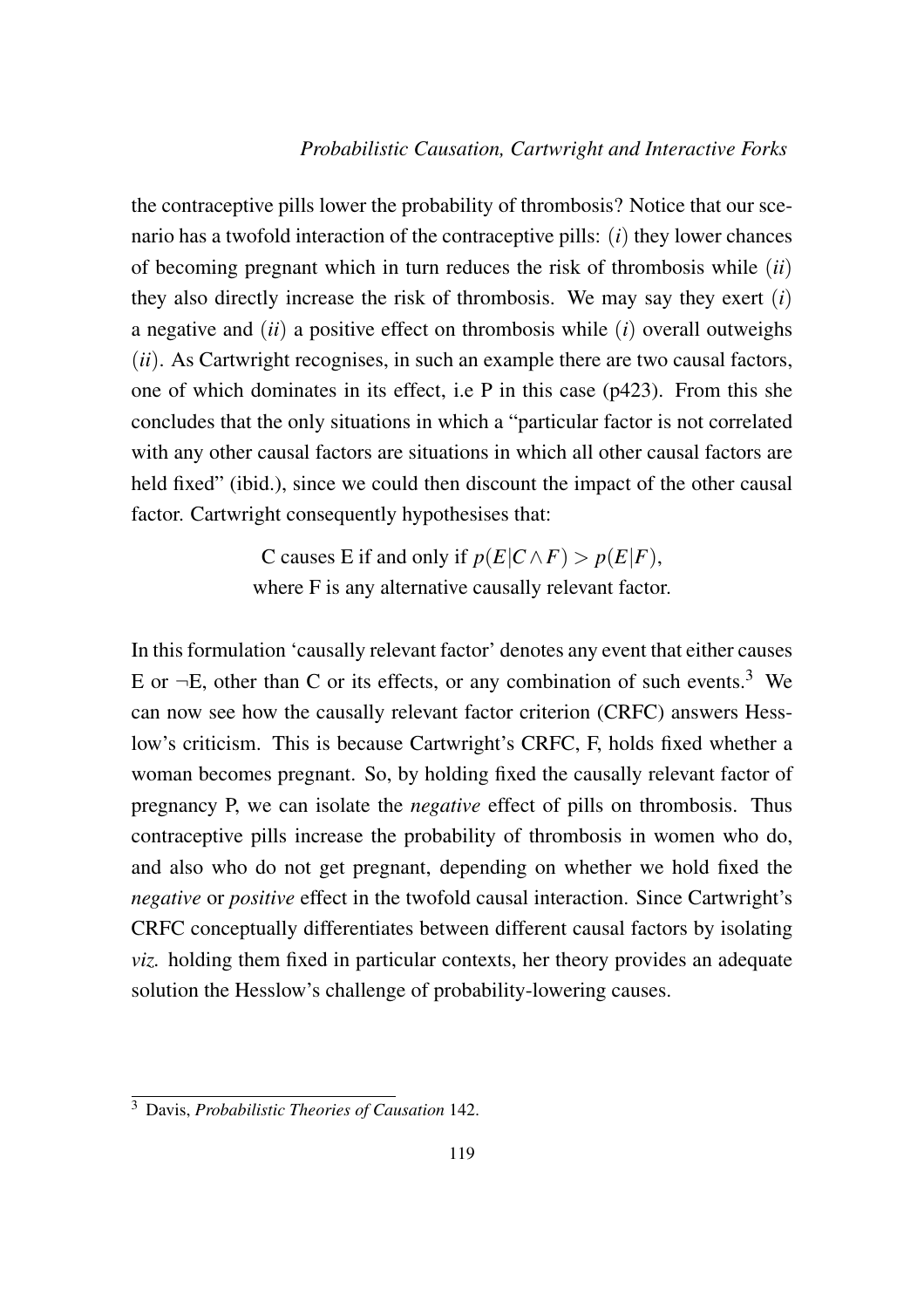# *Benjamin Lange*

#### II. A Problem for Cartwright

However, Cartwright's theory faces another problem that I would like to address now. For this, it is necessary to consider the so-called screening-off definition that is implicit in Cartwright's theory. By screening-off I understand a type of probabilistic relationship in which a causally alternative factor F screens-off C from E just in case  $p(E|C \wedge F)p(E|F)$ . For example, firing a gun G may produce a flash F followed by a noise N. While it is true that  $p(F|N) > p(F)$ , the flash certainly does not cause the noise. The probability of the noise given both the firing of the gun and the flash is not greater than the noise's probability given just the firing, i.e.  $p(N|G \wedge F)p(N|G)$ . In this case firing the gun G screens off the flash F. Thus Cartwright's theory entails that C causes E only if there is no causally relevant screening-off factor F.

Now, consider what I shall call the LSE Printer Problem.<sup>4</sup> Suppose that sometimes the LSE library printers do not print properly which is regularly due to some malfunctioning software or incorrect installation. Suppose that whenever you press the print button on the printers, the printer either both prints your page and makes a loud beep noise, or it does not print your page at all. We can then say that the probability of a printed page is greater when both the button is pressed and the beep noise occurs than just when the button is pressed. We can express this as  $p(P|B \wedge N) > p(P|B)$  in which P denotes the printing of the page, B the pressing of the button and N the occurrence of the beep noise. If  $p(P|B \wedge N) > p(P|B)$  then B does not screen off N. But the beep noise does not cause the page to be printed. Thus we end up with a situation in which the screening-off condition fails to capture the correct causal picture since B should cause P viz. screen off N. In this particular case I suggest the problem appears to be this: within Cartwright's theory we cannot distinguish between a cause for an event and the indication that it has occurred. While both P (printing of the page) and N (beep noise) are causally independent effects of B (pressing the button),

<sup>4</sup> This type of example is also known as *interactive fork* (cf. Salmon, *Probabilistic Causality*).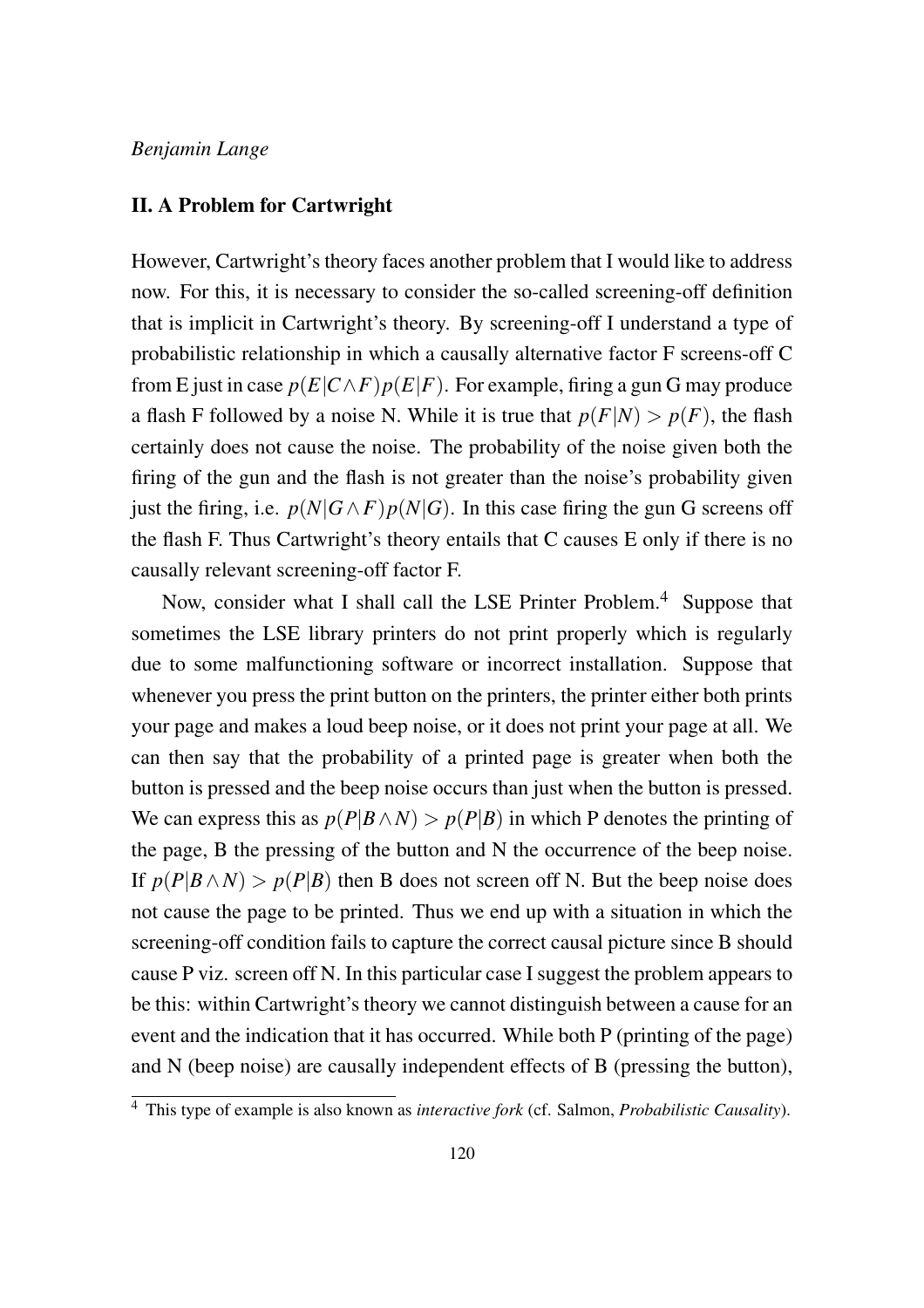#### *Probabilistic Causation, Cartwright and Interactive Forks*

they are not statistically independent since  $p(P|B \wedge N) > p(P|B)$  and  $p(N|B \wedge N)$  $P$ ) *> p*( $N$ |*B*) holds. It thus appears that in this case, Cartwright's theory cannot determine whether the sound caused the paper to be printed, or indicated that it had been printed because the probabilistic formula has no way of distinguishing between the two. More generally, we can say that if in situations S featuring two events A and B,  $p(A \wedge B|C) > [p(A|C) \wedge p(B|C)]$  is true, then Cartwright's theory cannot distinguish between causally independent effects of a common cause. This criticism has been more elaborately developed by D.W. Sharder who argues that the screening-off relation 'cannot always select the causally relevant factors from among the statistically relevant ones' and notes this as a general defect of probabilistic causal theories.<sup>5</sup> In the literature the issues with interactive-forks are usually dealt with by trying to explain the forks themselves away viz. deny that they really exist. Arguably, in apparent interactive-forks, the causes are incompletely specified. So, in the LSE Printer Problem, a more detailed description of the mechanisms of the printer would resolve the apparent problem.6

### **Conclusion**

Concluding this paper, I have argued that Cartwright's theory solves the challenge posed by Hesslow because it can hold fixed the relevant causal factors that, in a twofold causal interaction, could potentially lead to a cause lowering the probability of its effect. I then turned to a more substantial problem inherent to her theory which is that it cannot always distinguish between a cause for an event and an indication that an event has occurred. As Davis remarks on this drawback: 'I would sound a death-knell for the approach [probabilistic theories] except for the fact that the alternatives' vital signs are equally weak.'7

<sup>5</sup> Shrader, *Causation, Explanation, and Statistical Relevance* 136 - 456.

<sup>6</sup> Spirtes, *Causation, Prediction, and Search*.

<sup>7</sup> Davis, *Probabilistic Theories of Causation* 153.